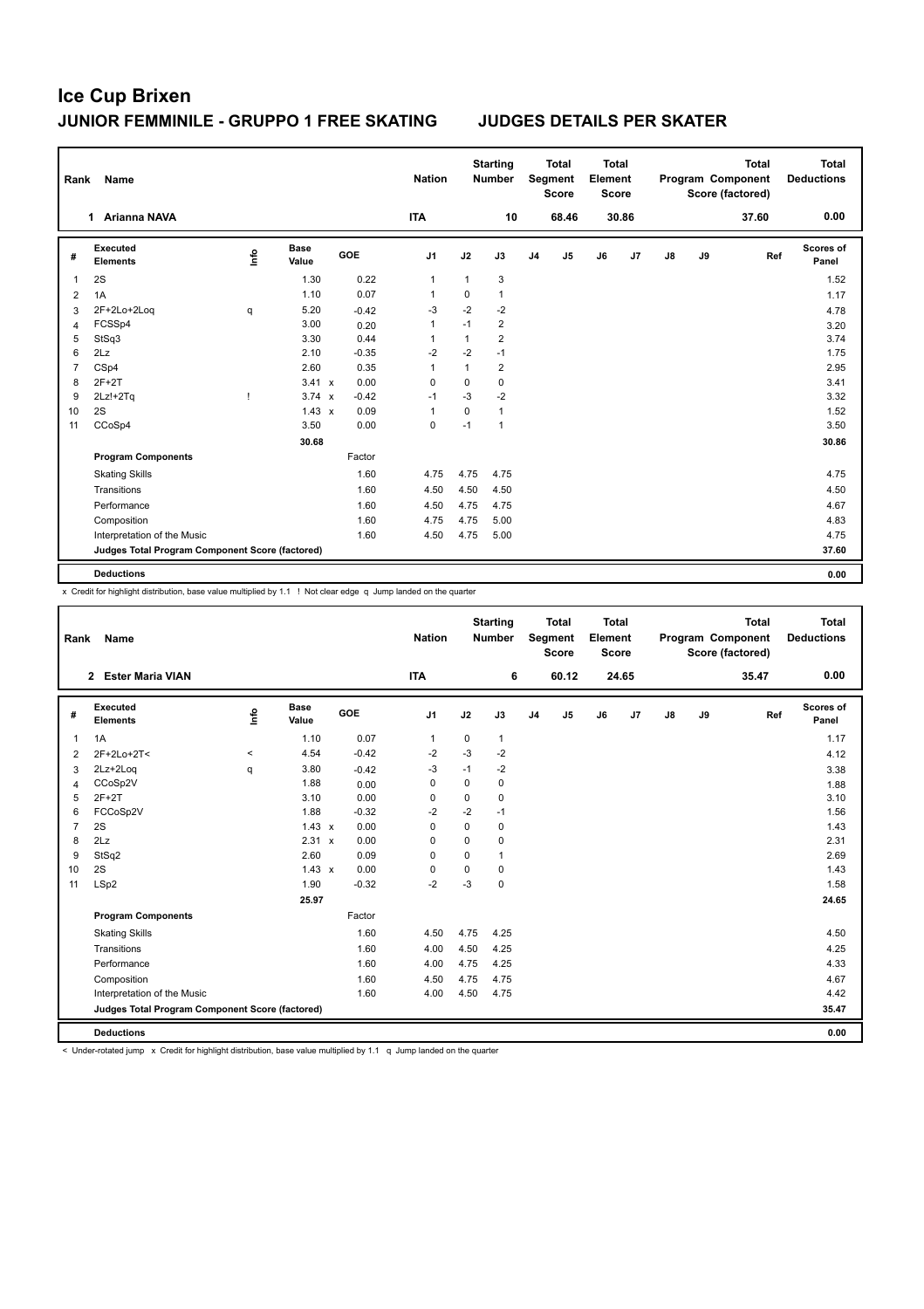| Rank           | Name                                            |         |                      |         | <b>Nation</b>  |          | <b>Starting</b><br><b>Number</b> |                | <b>Total</b><br>Segment<br><b>Score</b> | <b>Total</b><br>Element<br><b>Score</b> |       |               |    | <b>Total</b><br>Program Component<br>Score (factored) | <b>Total</b><br><b>Deductions</b> |
|----------------|-------------------------------------------------|---------|----------------------|---------|----------------|----------|----------------------------------|----------------|-----------------------------------------|-----------------------------------------|-------|---------------|----|-------------------------------------------------------|-----------------------------------|
|                | 3 Chiara NICOLETTI                              |         |                      |         | <b>ITA</b>     |          | 11                               |                | 58.96                                   |                                         | 26.36 |               |    | 33.60                                                 | $-1.00$                           |
| #              | Executed<br><b>Elements</b>                     | lnfo    | <b>Base</b><br>Value | GOE     | J <sub>1</sub> | J2       | J3                               | J <sub>4</sub> | J <sub>5</sub>                          | J6                                      | J7    | $\mathsf{J}8$ | J9 | Ref                                                   | <b>Scores of</b><br>Panel         |
| 1              | 2A<<                                            | <<      | 1.10                 | $-0.44$ | $-5$           | $-4$     | -3                               |                |                                         |                                         |       |               |    |                                                       | 0.66                              |
| 2              | $2Lz+2Lo$                                       |         | 3.80                 | $-0.28$ | $-2$           | $-2$     | $\mathbf 0$                      |                |                                         |                                         |       |               |    |                                                       | 3.52                              |
| 3              | FCCoSp2                                         |         | 2.50                 | 0.08    | 0              | 0        | $\mathbf{1}$                     |                |                                         |                                         |       |               |    |                                                       | 2.58                              |
| 4              | 2Lz+1Eu+2S                                      |         | 3.90                 | 0.00    | 0              | 0        | $\mathbf 0$                      |                |                                         |                                         |       |               |    |                                                       | 3.90                              |
| 5              | $2F+2T2$                                        | $\,<\,$ | 2.84                 | $-0.30$ | $-2$           | $-2$     | $-1$                             |                |                                         |                                         |       |               |    |                                                       | 2.54                              |
| 6              | CCoSp3                                          |         | 3.00                 | 0.20    | $\Omega$       | $\Omega$ | $\overline{2}$                   |                |                                         |                                         |       |               |    |                                                       | 3.20                              |
| $\overline{7}$ | StSq3                                           |         | 3.30                 | 0.11    | 0              | 0        | $\mathbf{1}$                     |                |                                         |                                         |       |               |    |                                                       | 3.41                              |
| 8              | 2F                                              |         | $1.98 \times$        | 0.00    | 0              | 0        | $\mathbf 0$                      |                |                                         |                                         |       |               |    |                                                       | 1.98                              |
| 9              | 2S                                              |         | $1.43 \times$        | 0.00    | 0              | 0        | 0                                |                |                                         |                                         |       |               |    |                                                       | 1.43                              |
| 10             | 2Lo<                                            | $\,<\,$ | $1.50 \times$        | $-0.68$ | $-5$           | $-5$     | $-5$                             |                |                                         |                                         |       |               |    |                                                       | 0.82                              |
| 11             | LSp3                                            |         | 2.40                 | $-0.08$ | $-1$           | $-1$     | $\mathbf{1}$                     |                |                                         |                                         |       |               |    |                                                       | 2.32                              |
|                |                                                 |         | 27.75                |         |                |          |                                  |                |                                         |                                         |       |               |    |                                                       | 26.36                             |
|                | <b>Program Components</b>                       |         |                      | Factor  |                |          |                                  |                |                                         |                                         |       |               |    |                                                       |                                   |
|                | <b>Skating Skills</b>                           |         |                      | 1.60    | 4.25           | 4.25     | 4.50                             |                |                                         |                                         |       |               |    |                                                       | 4.33                              |
|                | Transitions                                     |         |                      | 1.60    | 4.00           | 4.00     | 4.25                             |                |                                         |                                         |       |               |    |                                                       | 4.08                              |
|                | Performance                                     |         |                      | 1.60    | 4.00           | 4.25     | 4.25                             |                |                                         |                                         |       |               |    |                                                       | 4.17                              |
|                | Composition                                     |         |                      | 1.60    | 4.25           | 4.25     | 4.25                             |                |                                         |                                         |       |               |    |                                                       | 4.25                              |
|                | Interpretation of the Music                     |         |                      | 1.60    | 4.00           | 4.00     | 4.50                             |                |                                         |                                         |       |               |    |                                                       | 4.17                              |
|                | Judges Total Program Component Score (factored) |         |                      |         |                |          |                                  |                |                                         |                                         |       |               |    |                                                       | 33.60                             |
|                | <b>Deductions</b>                               |         | Falls:               | $-1.00$ |                |          |                                  |                |                                         |                                         |       |               |    |                                                       | $-1.00$                           |

< Under-rotated jump << Downgraded jump x Credit for highlight distribution, base value multiplied by 1.1

| Rank           | Name                                            |                                  |                      |         | <b>Nation</b>  |             | <b>Starting</b><br><b>Number</b> |                | <b>Total</b><br>Segment<br><b>Score</b> | <b>Total</b><br>Element<br><b>Score</b> |       |               |    | <b>Total</b><br>Program Component<br>Score (factored) | <b>Total</b><br><b>Deductions</b> |
|----------------|-------------------------------------------------|----------------------------------|----------------------|---------|----------------|-------------|----------------------------------|----------------|-----------------------------------------|-----------------------------------------|-------|---------------|----|-------------------------------------------------------|-----------------------------------|
|                | 4 Anna OCHNER                                   |                                  |                      |         | <b>ITA</b>     |             | 13                               |                | 57.67                                   |                                         | 25.87 |               |    | 32.80                                                 | $-1.00$                           |
| #              | Executed<br><b>Elements</b>                     | $\mathop{\mathsf{Int}}\nolimits$ | <b>Base</b><br>Value | GOE     | J <sub>1</sub> | J2          | J3                               | J <sub>4</sub> | J <sub>5</sub>                          | J6                                      | J7    | $\mathsf{J}8$ | J9 | Ref                                                   | Scores of<br>Panel                |
| $\mathbf{1}$   | 2A<<                                            | <<                               | 1.10                 | $-0.48$ | $-5$           | $-4$        | $-4$                             |                |                                         |                                         |       |               |    |                                                       | 0.62                              |
| $\overline{2}$ | 2F!+2T                                          |                                  | 3.10                 | $-0.06$ | $-1$           | $-1$        | $\mathbf{1}$                     |                |                                         |                                         |       |               |    |                                                       | 3.04                              |
| 3              | 2Lo                                             |                                  | 1.70                 | 0.17    | $\overline{1}$ | 1           | 1                                |                |                                         |                                         |       |               |    |                                                       | 1.87                              |
| 4              | 2Lo                                             |                                  | 1.70                 | 0.23    | $\overline{1}$ | 1           | $\overline{2}$                   |                |                                         |                                         |       |               |    |                                                       | 1.93                              |
| 5              | 2Lz+1Eu+2S                                      |                                  | 3.90                 | 0.35    | 1              | 1           | 3                                |                |                                         |                                         |       |               |    |                                                       | 4.25                              |
| 6              | FSSp4                                           |                                  | 3.00                 | $-0.60$ | -5             | $-2$        | $\mathbf{1}$                     |                |                                         |                                         |       |               |    |                                                       | 2.40                              |
| $\overline{7}$ | 2Lz<<                                           | <<                               | 0.66 x               | $-0.28$ | -5             | $-4$        | $-5$                             |                |                                         |                                         |       |               |    |                                                       | 0.38                              |
| 8              | LSp1                                            |                                  | 1.50                 | $-0.15$ | $-2$           | $-2$        | $\mathbf{1}$                     |                |                                         |                                         |       |               |    |                                                       | 1.35                              |
| 9              | StSq2                                           |                                  | 2.60                 | 0.17    | $\Omega$       | $\Omega$    | $\overline{2}$                   |                |                                         |                                         |       |               |    |                                                       | 2.77                              |
| 10             | $2F+2T$                                         |                                  | $3.41 \times$        | 0.12    | 0              | 0           | $\overline{2}$                   |                |                                         |                                         |       |               |    |                                                       | 3.53                              |
| 11             | CCoSp4                                          |                                  | 3.50                 | 0.23    | $\mathbf 0$    | $\mathbf 0$ | $\overline{2}$                   |                |                                         |                                         |       |               |    |                                                       | 3.73                              |
|                |                                                 |                                  | 26.17                |         |                |             |                                  |                |                                         |                                         |       |               |    |                                                       | 25.87                             |
|                | <b>Program Components</b>                       |                                  |                      | Factor  |                |             |                                  |                |                                         |                                         |       |               |    |                                                       |                                   |
|                | <b>Skating Skills</b>                           |                                  |                      | 1.60    | 4.00           | 4.00        | 4.75                             |                |                                         |                                         |       |               |    |                                                       | 4.25                              |
|                | Transitions                                     |                                  |                      | 1.60    | 3.50           | 3.75        | 4.75                             |                |                                         |                                         |       |               |    |                                                       | 4.00                              |
|                | Performance                                     |                                  |                      | 1.60    | 3.75           | 4.00        | 4.50                             |                |                                         |                                         |       |               |    |                                                       | 4.08                              |
|                | Composition                                     |                                  |                      | 1.60    | 4.00           | 4.00        | 4.50                             |                |                                         |                                         |       |               |    |                                                       | 4.17                              |
|                | Interpretation of the Music                     |                                  |                      | 1.60    | 3.50           | 3.75        | 4.75                             |                |                                         |                                         |       |               |    |                                                       | 4.00                              |
|                | Judges Total Program Component Score (factored) |                                  |                      |         |                |             |                                  |                |                                         |                                         |       |               |    |                                                       | 32.80                             |
|                | <b>Deductions</b>                               |                                  | Time violation:      | $-1.00$ |                |             |                                  |                |                                         |                                         |       |               |    |                                                       | $-1.00$                           |

<< Downgraded jump x Credit for highlight distribution, base value multiplied by 1.1 ! Not clear edge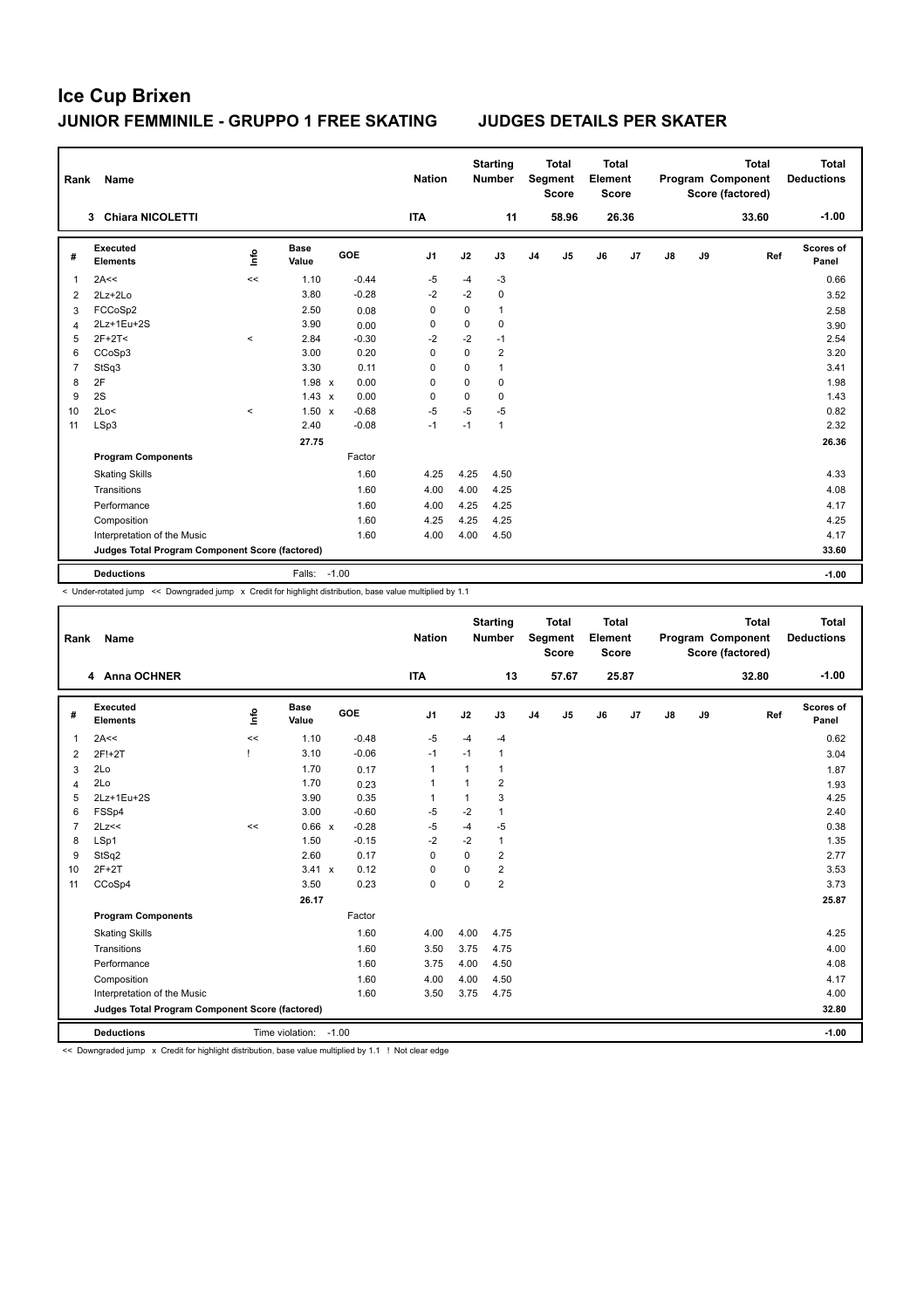| Rank           | <b>Name</b>                                     |       |                      |            | <b>Nation</b>  |          | <b>Starting</b><br>Number |                | <b>Total</b><br>Segment<br><b>Score</b> | <b>Total</b><br>Element<br><b>Score</b> |                |               |    | Total<br>Program Component<br>Score (factored) | <b>Total</b><br><b>Deductions</b> |
|----------------|-------------------------------------------------|-------|----------------------|------------|----------------|----------|---------------------------|----------------|-----------------------------------------|-----------------------------------------|----------------|---------------|----|------------------------------------------------|-----------------------------------|
|                | 5 Elena GIULIANO                                |       |                      |            | <b>ITA</b>     |          | 9                         |                | 57.53                                   |                                         | 24.72          |               |    | 32.81                                          | 0.00                              |
| #              | <b>Executed</b><br><b>Elements</b>              | Life  | <b>Base</b><br>Value | <b>GOE</b> | J <sub>1</sub> | J2       | J3                        | J <sub>4</sub> | J <sub>5</sub>                          | J6                                      | J <sub>7</sub> | $\mathsf{J}8$ | J9 | Ref                                            | Scores of<br>Panel                |
| 1              | 2Lz+1Eu+2S                                      |       | 3.90                 | 0.00       | 0              | 0        | 0                         |                |                                         |                                         |                |               |    |                                                | 3.90                              |
| 2              | 2Lz                                             |       | 2.10                 | 0.00       | 0              | 0        | 0                         |                |                                         |                                         |                |               |    |                                                | 2.10                              |
| 3              | StSq1                                           |       | 1.80                 | 0.12       | 0              | 0        | $\overline{2}$            |                |                                         |                                         |                |               |    |                                                | 1.92                              |
| 4              | CCoSp3V                                         |       | 2.25                 | $-0.15$    | $-1$           | $-1$     | 0                         |                |                                         |                                         |                |               |    |                                                | 2.10                              |
| 5              | $2F+2T2$                                        | $\,<$ | 2.84                 | $-0.60$    | $-3$           | $-3$     | $-4$                      |                |                                         |                                         |                |               |    |                                                | 2.24                              |
| 6              | 2Lo                                             |       | 1.70                 | 0.00       | $\Omega$       | $\Omega$ | $\Omega$                  |                |                                         |                                         |                |               |    |                                                | 1.70                              |
| $\overline{7}$ | FCCoSp2V                                        |       | 1.88                 | $-0.19$    | $-1$           | $-1$     | $-1$                      |                |                                         |                                         |                |               |    |                                                | 1.69                              |
| 8              | 1A                                              |       | 1.21 x               | 0.00       | 0              | 0        | 0                         |                |                                         |                                         |                |               |    |                                                | 1.21                              |
| 9              | $2F+2T$                                         |       | $3.41 \times$        | 0.00       | $\Omega$       | $\Omega$ | 0                         |                |                                         |                                         |                |               |    |                                                | 3.41                              |
| 10             | SSp4                                            |       | 2.50                 | 0.08       | 0              | 0        | $\mathbf{1}$              |                |                                         |                                         |                |               |    |                                                | 2.58                              |
| 11             | 2Lo                                             |       | $1.87 \times$        | 0.00       | $\pmb{0}$      | 0        | 0                         |                |                                         |                                         |                |               |    |                                                | 1.87                              |
|                |                                                 |       | 25.46                |            |                |          |                           |                |                                         |                                         |                |               |    |                                                | 24.72                             |
|                | <b>Program Components</b>                       |       |                      | Factor     |                |          |                           |                |                                         |                                         |                |               |    |                                                |                                   |
|                | <b>Skating Skills</b>                           |       |                      | 1.60       | 4.25           | 4.25     | 4.00                      |                |                                         |                                         |                |               |    |                                                | 4.17                              |
|                | Transitions                                     |       |                      | 1.60       | 4.00           | 4.00     | 4.00                      |                |                                         |                                         |                |               |    |                                                | 4.00                              |
|                | Performance                                     |       |                      | 1.60       | 3.75           | 4.25     | 4.00                      |                |                                         |                                         |                |               |    |                                                | 4.00                              |
|                | Composition                                     |       |                      | 1.60       | 4.25           | 4.25     | 4.00                      |                |                                         |                                         |                |               |    |                                                | 4.17                              |
|                | Interpretation of the Music                     |       |                      | 1.60       | 4.00           | 4.00     | 4.50                      |                |                                         |                                         |                |               |    |                                                | 4.17                              |
|                | Judges Total Program Component Score (factored) |       |                      |            |                |          |                           |                |                                         |                                         |                |               |    |                                                | 32.81                             |
|                | <b>Deductions</b>                               |       |                      |            |                |          |                           |                |                                         |                                         |                |               |    |                                                | 0.00                              |

< Under-rotated jump x Credit for highlight distribution, base value multiplied by 1.1

| Rank           | Name                                            |      |                      |         | <b>Nation</b>  |             | <b>Starting</b><br>Number |                | <b>Total</b><br>Segment<br><b>Score</b> | <b>Total</b><br>Element<br><b>Score</b> |       |               |    | <b>Total</b><br>Program Component<br>Score (factored) | Total<br><b>Deductions</b> |
|----------------|-------------------------------------------------|------|----------------------|---------|----------------|-------------|---------------------------|----------------|-----------------------------------------|-----------------------------------------|-------|---------------|----|-------------------------------------------------------|----------------------------|
|                | <b>Judith MAHLKNECHT</b><br>6                   |      |                      |         | <b>ITA</b>     |             | $\overline{\mathbf{2}}$   |                | 55.23                                   |                                         | 22.57 |               |    | 32.66                                                 | 0.00                       |
| #              | Executed<br><b>Elements</b>                     | lnfo | <b>Base</b><br>Value | GOE     | J <sub>1</sub> | J2          | J3                        | J <sub>4</sub> | $\mathsf{J}5$                           | J6                                      | J7    | $\mathsf{J}8$ | J9 | Ref                                                   | Scores of<br>Panel         |
| 1              | $2F+2T$                                         |      | 3.10                 | $-0.12$ | $-1$           | $-1$        | 0                         |                |                                         |                                         |       |               |    |                                                       | 2.98                       |
| $\overline{2}$ | 2Lz                                             |      | 2.10                 | 0.00    | $\mathbf 0$    | $\mathbf 0$ | 0                         |                |                                         |                                         |       |               |    |                                                       | 2.10                       |
| 3              | 2F                                              |      | 1.80                 | 0.12    | 0              | $\Omega$    | $\overline{\mathbf{c}}$   |                |                                         |                                         |       |               |    |                                                       | 1.92                       |
| $\overline{4}$ | FSSp4                                           |      | 3.00                 | 0.00    | 0              | $\Omega$    | 0                         |                |                                         |                                         |       |               |    |                                                       | 3.00                       |
| 5              | StSqB                                           |      | 1.50                 | 0.00    | 0              | $\Omega$    | 0                         |                |                                         |                                         |       |               |    |                                                       | 1.50                       |
| 6              | 1A+1A+SEQ                                       |      | 1.76                 | 0.00    | $\Omega$       | $\Omega$    | 0                         |                |                                         |                                         |       |               |    |                                                       | 1.76                       |
| $\overline{7}$ | LSp                                             |      | 0.00                 | 0.00    | ٠              |             |                           |                |                                         |                                         |       |               |    |                                                       | 0.00                       |
| 8              | 2Lo+1Eu+2S                                      |      | $3.85 \times$        | 0.06    | $\mathbf 0$    | $\mathbf 0$ | 1                         |                |                                         |                                         |       |               |    |                                                       | 3.91                       |
| 9              | 2S                                              |      | $1.43 \times$        | 0.04    | $\Omega$       | $\Omega$    | $\mathbf{1}$              |                |                                         |                                         |       |               |    |                                                       | 1.47                       |
| 10             | 2Lo                                             |      | $1.87 \times$        | 0.06    | 0              | $\Omega$    | $\mathbf{1}$              |                |                                         |                                         |       |               |    |                                                       | 1.93                       |
| 11             | CCoSp1                                          |      | 2.00                 | 0.00    | $\Omega$       | $\Omega$    | 0                         |                |                                         |                                         |       |               |    |                                                       | 2.00                       |
|                |                                                 |      | 22.41                |         |                |             |                           |                |                                         |                                         |       |               |    |                                                       | 22.57                      |
|                | <b>Program Components</b>                       |      |                      | Factor  |                |             |                           |                |                                         |                                         |       |               |    |                                                       |                            |
|                | <b>Skating Skills</b>                           |      |                      | 1.60    | 4.25           | 4.25        | 3.75                      |                |                                         |                                         |       |               |    |                                                       | 4.08                       |
|                | Transitions                                     |      |                      | 1.60    | 3.75           | 4.00        | 4.00                      |                |                                         |                                         |       |               |    |                                                       | 3.92                       |
|                | Performance                                     |      |                      | 1.60    | 4.00           | 4.25        | 4.00                      |                |                                         |                                         |       |               |    |                                                       | 4.08                       |
|                | Composition                                     |      |                      | 1.60    | 4.25           | 4.25        | 4.25                      |                |                                         |                                         |       |               |    |                                                       | 4.25                       |
|                | Interpretation of the Music                     |      |                      | 1.60    | 4.00           | 4.25        | 4.00                      |                |                                         |                                         |       |               |    |                                                       | 4.08                       |
|                | Judges Total Program Component Score (factored) |      |                      |         |                |             |                           |                |                                         |                                         |       |               |    |                                                       | 32.66                      |
|                | <b>Deductions</b>                               |      |                      |         |                |             |                           |                |                                         |                                         |       |               |    |                                                       | 0.00                       |

x Credit for highlight distribution, base value multiplied by 1.1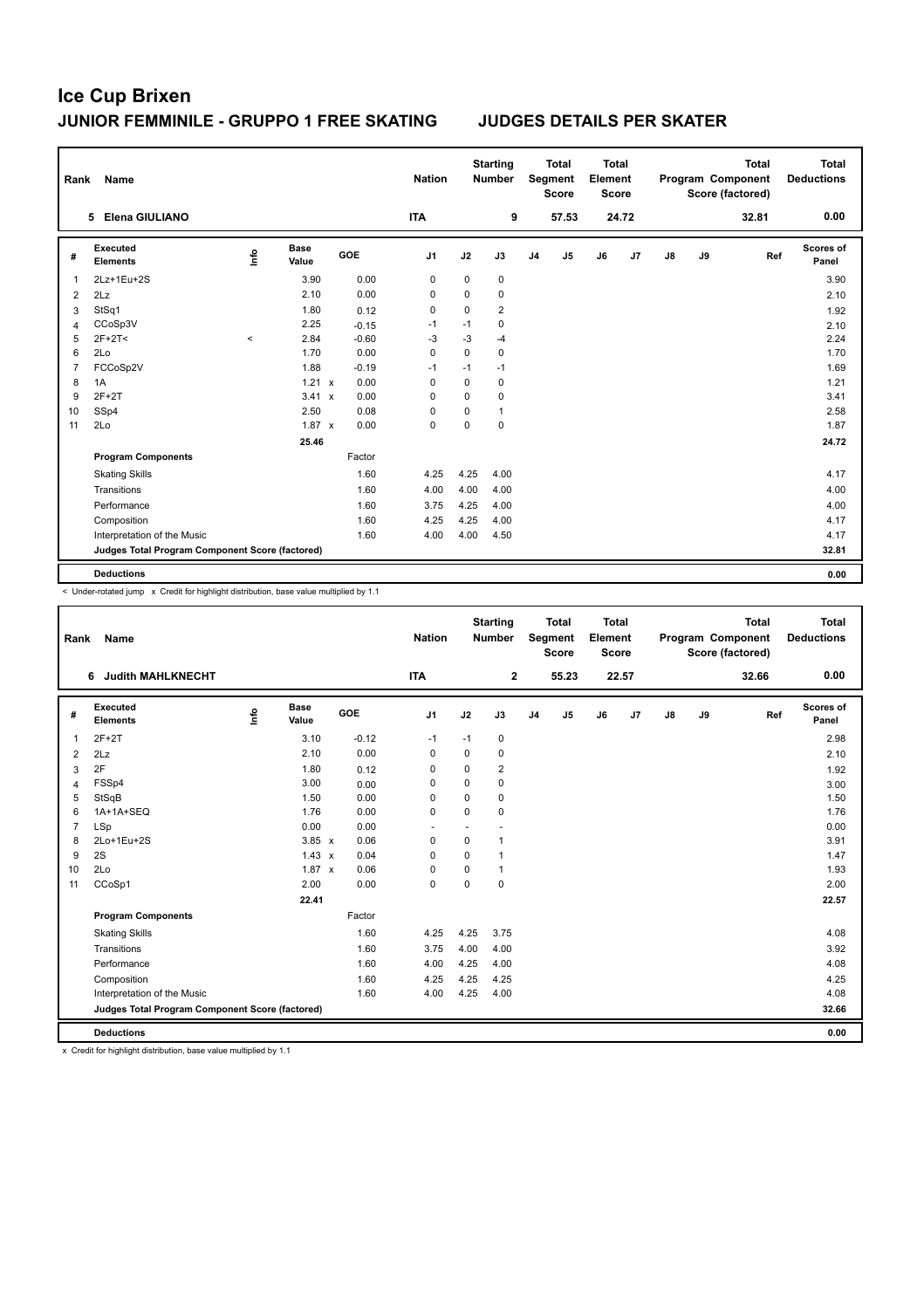| Rank | Name                                            |         |                      |         | <b>Nation</b>  |             | <b>Starting</b><br><b>Number</b> |                | <b>Total</b><br>Segment<br><b>Score</b> | <b>Total</b><br>Element | <b>Score</b> |               |    | <b>Total</b><br>Program Component<br>Score (factored) | <b>Total</b><br><b>Deductions</b> |
|------|-------------------------------------------------|---------|----------------------|---------|----------------|-------------|----------------------------------|----------------|-----------------------------------------|-------------------------|--------------|---------------|----|-------------------------------------------------------|-----------------------------------|
|      | <b>Veronica D'ALESSANDRO</b><br>$\overline{7}$  |         |                      |         | <b>ITA</b>     |             | 1                                |                | 54.92                                   |                         | 24.91        |               |    | 30.01                                                 | 0.00                              |
| #    | Executed<br><b>Elements</b>                     | ۴       | <b>Base</b><br>Value | GOE     | J <sub>1</sub> | J2          | J3                               | J <sub>4</sub> | J <sub>5</sub>                          | J6                      | J7           | $\mathsf{J}8$ | J9 | Ref                                                   | Scores of<br>Panel                |
|      | 1A                                              |         | 1.10                 | 0.00    | 0              | $\mathbf 0$ | $\mathbf 0$                      |                |                                         |                         |              |               |    |                                                       | 1.10                              |
| 2    | 2F!+2Lo<                                        | $\,<\,$ | 3.16                 | $-0.54$ | $-3$           | $-3$        | $-3$                             |                |                                         |                         |              |               |    |                                                       | 2.62                              |
| 3    | 2Lz                                             |         | 2.10                 | $-0.14$ | $-1$           | $\mathbf 0$ | $-1$                             |                |                                         |                         |              |               |    |                                                       | 1.96                              |
| Δ    | FCCoSp3                                         |         | 3.00                 | $-0.40$ | $-1$           | $-2$        | $-1$                             |                |                                         |                         |              |               |    |                                                       | 2.60                              |
| 5    | 2Lo+1Eu+2S                                      |         | 3.50                 | $-0.17$ | $-1$           | $-1$        | $-1$                             |                |                                         |                         |              |               |    |                                                       | 3.33                              |
| 6    | $2Lzq+2T<$                                      | $\,<$   | $3.45 \times$        | $-0.77$ | $-4$           | $-3$        | $-4$                             |                |                                         |                         |              |               |    |                                                       | 2.68                              |
| 7    | CCoSp3                                          |         | 3.00                 | $-0.10$ | $-1$           | $\Omega$    | 0                                |                |                                         |                         |              |               |    |                                                       | 2.90                              |
| 8    | StSq2                                           |         | 2.60                 | $-0.09$ | $-1$           | $\mathbf 0$ | 0                                |                |                                         |                         |              |               |    |                                                       | 2.51                              |
| 9    | 2F!q                                            | 1       | $1.98 \times$        | $-0.90$ | $-5$           | $-5$        | $-5$                             |                |                                         |                         |              |               |    |                                                       | 1.08                              |
| 10   | 2S                                              |         | $1.43 \times$        | 0.00    | 0              | $\mathbf 0$ | $\mathbf 0$                      |                |                                         |                         |              |               |    |                                                       | 1.43                              |
| 11   | LSp4                                            |         | 2.70                 | 0.00    | 0              | $\mathbf 0$ | $\mathbf 0$                      |                |                                         |                         |              |               |    |                                                       | 2.70                              |
|      |                                                 |         | 28.02                |         |                |             |                                  |                |                                         |                         |              |               |    |                                                       | 24.91                             |
|      | <b>Program Components</b>                       |         |                      | Factor  |                |             |                                  |                |                                         |                         |              |               |    |                                                       |                                   |
|      | <b>Skating Skills</b>                           |         |                      | 1.60    | 3.75           | 4.00        | 4.00                             |                |                                         |                         |              |               |    |                                                       | 3.92                              |
|      | Transitions                                     |         |                      | 1.60    | 3.50           | 3.50        | 4.00                             |                |                                         |                         |              |               |    |                                                       | 3.67                              |
|      | Performance                                     |         |                      | 1.60    | 3.25           | 3.75        | 3.75                             |                |                                         |                         |              |               |    |                                                       | 3.58                              |
|      | Composition                                     |         |                      | 1.60    | 3.50           | 4.00        | 4.25                             |                |                                         |                         |              |               |    |                                                       | 3.92                              |
|      | Interpretation of the Music                     |         |                      | 1.60    | 3.25           | 3.75        | 4.00                             |                |                                         |                         |              |               |    |                                                       | 3.67                              |
|      | Judges Total Program Component Score (factored) |         |                      |         |                |             |                                  |                |                                         |                         |              |               |    |                                                       | 30.01                             |
|      | <b>Deductions</b>                               |         |                      |         |                |             |                                  |                |                                         |                         |              |               |    |                                                       | 0.00                              |

< Under-rotated jump x Credit for highlight distribution, base value multiplied by 1.1 ! Not clear edge q Jump landed on the quarter

| Rank           | <b>Name</b>                                     |      |                      |         | <b>Nation</b>  |             | <b>Starting</b><br><b>Number</b> |                | <b>Total</b><br>Segment<br><b>Score</b> | Total<br>Element<br><b>Score</b> |       |               |    | <b>Total</b><br>Program Component<br>Score (factored) | Total<br><b>Deductions</b> |
|----------------|-------------------------------------------------|------|----------------------|---------|----------------|-------------|----------------------------------|----------------|-----------------------------------------|----------------------------------|-------|---------------|----|-------------------------------------------------------|----------------------------|
|                | <b>Azzurra BIACOLI</b><br>8                     |      |                      |         | <b>ITA</b>     |             | 3                                |                | 51.61                                   |                                  | 21.35 |               |    | 30.26                                                 | 0.00                       |
| #              | Executed<br><b>Elements</b>                     | ١nf٥ | <b>Base</b><br>Value | GOE     | J <sub>1</sub> | J2          | J3                               | J <sub>4</sub> | J <sub>5</sub>                          | J6                               | J7    | $\mathsf{J}8$ | J9 | Ref                                                   | Scores of<br>Panel         |
| $\mathbf{1}$   | $2Lo+2T$                                        |      | 3.00                 | $-0.06$ | $\pmb{0}$      | $\mathbf 0$ | $-1$                             |                |                                         |                                  |       |               |    |                                                       | 2.94                       |
| $\overline{2}$ | FCCoSp3                                         |      | 3.00                 | $-0.50$ | $-2$           | $-2$        | $-1$                             |                |                                         |                                  |       |               |    |                                                       | 2.50                       |
| 3              | 1A+1Eu+2S                                       |      | 2.90                 | $-0.26$ | $-2$           | $-2$        | $-2$                             |                |                                         |                                  |       |               |    |                                                       | 2.64                       |
| 4              | $2F+2T$                                         |      | 3.10                 | $-0.12$ | $-1$           | $-1$        | 0                                |                |                                         |                                  |       |               |    |                                                       | 2.98                       |
| 5              | 2S                                              |      | 1.30                 | 0.00    | 0              | $\mathbf 0$ | $\mathbf 0$                      |                |                                         |                                  |       |               |    |                                                       | 1.30                       |
| 6              | LSp1                                            |      | 1.50                 | $-0.20$ | $-2$           | $-2$        | 0                                |                |                                         |                                  |       |               |    |                                                       | 1.30                       |
| $\overline{7}$ | 1Lo                                             |      | 0.55 x               | $-0.05$ | $-1$           | $-2$        | $\mathbf 0$                      |                |                                         |                                  |       |               |    |                                                       | 0.50                       |
| 8              | 2F                                              |      | $1.98 \times$        | $-0.12$ | $\Omega$       | $-1$        | $-1$                             |                |                                         |                                  |       |               |    |                                                       | 1.86                       |
| 9              | StSq2                                           |      | 2.60                 | $-0.17$ | $-1$           | $-1$        | $\mathbf 0$                      |                |                                         |                                  |       |               |    |                                                       | 2.43                       |
| 10             | 1A                                              |      | $1.21 \times$        | 0.00    | 0              | 0           | $\Omega$                         |                |                                         |                                  |       |               |    |                                                       | 1.21                       |
| 11             | CCoSp2V                                         |      | 1.88                 | $-0.19$ | $-1$           | $-2$        | $\mathbf 0$                      |                |                                         |                                  |       |               |    |                                                       | 1.69                       |
|                |                                                 |      | 23.02                |         |                |             |                                  |                |                                         |                                  |       |               |    |                                                       | 21.35                      |
|                | <b>Program Components</b>                       |      |                      | Factor  |                |             |                                  |                |                                         |                                  |       |               |    |                                                       |                            |
|                | <b>Skating Skills</b>                           |      |                      | 1.60    | 4.00           | 4.00        | 4.00                             |                |                                         |                                  |       |               |    |                                                       | 4.00                       |
|                | Transitions                                     |      |                      | 1.60    | 3.25           | 3.75        | 3.75                             |                |                                         |                                  |       |               |    |                                                       | 3.58                       |
|                | Performance                                     |      |                      | 1.60    | 3.50           | 4.00        | 3.75                             |                |                                         |                                  |       |               |    |                                                       | 3.75                       |
|                | Composition                                     |      |                      | 1.60    | 3.50           | 4.00        | 4.00                             |                |                                         |                                  |       |               |    |                                                       | 3.83                       |
|                | Interpretation of the Music                     |      |                      | 1.60    | 3.25           | 3.75        | 4.25                             |                |                                         |                                  |       |               |    |                                                       | 3.75                       |
|                | Judges Total Program Component Score (factored) |      |                      |         |                |             |                                  |                |                                         |                                  |       |               |    |                                                       | 30.26                      |
|                | <b>Deductions</b>                               |      |                      |         |                |             |                                  |                |                                         |                                  |       |               |    |                                                       | 0.00                       |

x Credit for highlight distribution, base value multiplied by 1.1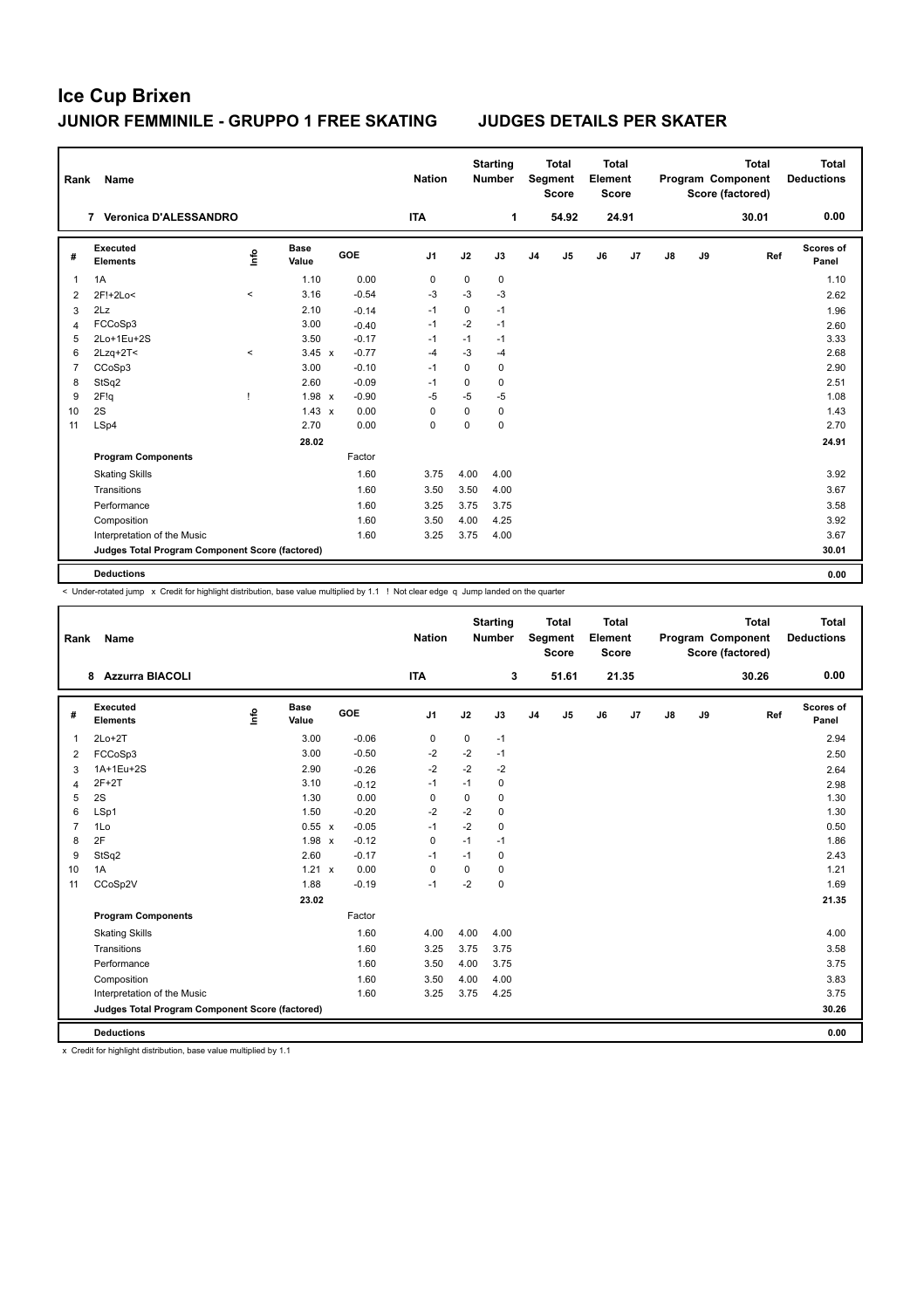| Rank           | <b>Name</b>                                     |      |                      |            |         | <b>Nation</b>  |      | <b>Starting</b><br><b>Number</b> |                | <b>Total</b><br>Segment<br><b>Score</b> | <b>Total</b><br>Element<br><b>Score</b> |       |               |    | <b>Total</b><br>Program Component<br>Score (factored) | <b>Total</b><br><b>Deductions</b> |
|----------------|-------------------------------------------------|------|----------------------|------------|---------|----------------|------|----------------------------------|----------------|-----------------------------------------|-----------------------------------------|-------|---------------|----|-------------------------------------------------------|-----------------------------------|
|                | <b>Anna MAGRO</b><br>9                          |      |                      |            |         | <b>ITA</b>     |      | 5                                |                | 50.31                                   |                                         | 21.50 |               |    | 28.81                                                 | 0.00                              |
| #              | <b>Executed</b><br><b>Elements</b>              | ١nf٥ | <b>Base</b><br>Value | <b>GOE</b> |         | J <sub>1</sub> | J2   | J3                               | J <sub>4</sub> | J <sub>5</sub>                          | J6                                      | J7    | $\mathsf{J}8$ | J9 | Ref                                                   | Scores of<br>Panel                |
| 1              | 2Lz                                             |      | 2.10                 |            | 0.00    | 0              | 0    | 0                                |                |                                         |                                         |       |               |    |                                                       | 2.10                              |
| 2              | $1A+2Lo$                                        |      | 2.80                 |            | $-0.40$ | $-2$           | $-3$ | $-2$                             |                |                                         |                                         |       |               |    |                                                       | 2.40                              |
| 3              | 2Lz                                             |      | 2.10                 |            | $-0.21$ | $-1$           | $-2$ | 0                                |                |                                         |                                         |       |               |    |                                                       | 1.89                              |
| 4              | $1A+2Lo$                                        |      | 2.80                 |            | $-0.17$ | $-1$           | $-2$ | 0                                |                |                                         |                                         |       |               |    |                                                       | 2.63                              |
| 5              | CCoSp3                                          |      | 3.00                 |            | 0.00    | $\mathbf 0$    | $-1$ | 1                                |                |                                         |                                         |       |               |    |                                                       | 3.00                              |
| 6              | 2F                                              |      | 1.98 x               |            | $-0.66$ | $-4$           | $-4$ | $-3$                             |                |                                         |                                         |       |               |    |                                                       | 1.32                              |
| $\overline{7}$ | 2F                                              |      | $1.98 \times$        |            | $-0.48$ | $-3$           | $-3$ | $-2$                             |                |                                         |                                         |       |               |    |                                                       | 1.50                              |
| 8              | 2S+1Eu+1S                                       |      | $2.42 \times$        |            | $-0.30$ | $-2$           | $-3$ | $-2$                             |                |                                         |                                         |       |               |    |                                                       | 2.12                              |
| 9              | LSp2                                            |      | 1.90                 |            | $-0.32$ | $-2$           | $-3$ | $\mathbf 0$                      |                |                                         |                                         |       |               |    |                                                       | 1.58                              |
| 10             | StSq1                                           |      | 1.80                 |            | $-0.24$ | $-2$           | $-2$ | 0                                |                |                                         |                                         |       |               |    |                                                       | 1.56                              |
| 11             | FSSp1                                           |      | 2.00                 |            | $-0.60$ | $-4$           | $-3$ | $-2$                             |                |                                         |                                         |       |               |    |                                                       | 1.40                              |
|                |                                                 |      | 24.88                |            |         |                |      |                                  |                |                                         |                                         |       |               |    |                                                       | 21.50                             |
|                | <b>Program Components</b>                       |      |                      |            | Factor  |                |      |                                  |                |                                         |                                         |       |               |    |                                                       |                                   |
|                | <b>Skating Skills</b>                           |      |                      |            | 1.60    | 3.50           | 3.50 | 4.00                             |                |                                         |                                         |       |               |    |                                                       | 3.67                              |
|                | Transitions                                     |      |                      |            | 1.60    | 3.75           | 3.25 | 4.00                             |                |                                         |                                         |       |               |    |                                                       | 3.67                              |
|                | Performance                                     |      |                      |            | 1.60    | 3.25           | 3.50 | 3.75                             |                |                                         |                                         |       |               |    |                                                       | 3.50                              |
|                | Composition                                     |      |                      |            | 1.60    | 3.50           | 3.50 | 4.00                             |                |                                         |                                         |       |               |    |                                                       | 3.67                              |
|                | Interpretation of the Music                     |      |                      |            | 1.60    | 3.25           | 3.25 | 4.00                             |                |                                         |                                         |       |               |    |                                                       | 3.50                              |
|                | Judges Total Program Component Score (factored) |      |                      |            |         |                |      |                                  |                |                                         |                                         |       |               |    |                                                       | 28.81                             |
|                | <b>Deductions</b>                               |      |                      |            |         |                |      |                                  |                |                                         |                                         |       |               |    |                                                       | 0.00                              |

x Credit for highlight distribution, base value multiplied by 1.1

| Rank           | <b>Name</b>                                     |         |                      |            | <b>Nation</b>            |             | <b>Starting</b><br><b>Number</b> |                | <b>Total</b><br>Segment<br><b>Score</b> | <b>Total</b><br>Element<br><b>Score</b> |       |               |    | Total<br>Program Component<br>Score (factored) | <b>Total</b><br><b>Deductions</b> |
|----------------|-------------------------------------------------|---------|----------------------|------------|--------------------------|-------------|----------------------------------|----------------|-----------------------------------------|-----------------------------------------|-------|---------------|----|------------------------------------------------|-----------------------------------|
| 10             | <b>Martina BELLONI</b>                          |         |                      |            | <b>ITA</b>               |             | $\overline{7}$                   |                | 46.38                                   |                                         | 18.84 |               |    | 28.54                                          | $-1.00$                           |
| #              | Executed<br><b>Elements</b>                     | lnfo    | <b>Base</b><br>Value | <b>GOE</b> | J <sub>1</sub>           | J2          | J3                               | J <sub>4</sub> | J <sub>5</sub>                          | J6                                      | J7    | $\mathsf{J}8$ | J9 | Ref                                            | <b>Scores of</b><br>Panel         |
| 1              | 2Lze<                                           | $\prec$ | 1.26                 | $-0.50$    | -3                       | $-5$        | $-4$                             |                |                                         |                                         |       |               |    |                                                | 0.76                              |
| 2              | 2F                                              |         | 1.80                 | $-0.90$    | $-5$                     | $-5$        | $-5$                             |                |                                         |                                         |       |               |    |                                                | 0.90                              |
| 3              | 2Lo+2Lo                                         |         | 3.40                 | $-0.11$    | $-1$                     | $-1$        | 0                                |                |                                         |                                         |       |               |    |                                                | 3.29                              |
| $\overline{4}$ | CCoSp3                                          |         | 3.00                 | $-0.70$    | -3                       | $-2$        | $-2$                             |                |                                         |                                         |       |               |    |                                                | 2.30                              |
| 5              | 1A+1Eu+2S                                       |         | 2.90                 | 0.00       | 0                        | 0           | 0                                |                |                                         |                                         |       |               |    |                                                | 2.90                              |
| 6              | 2F<                                             | $\prec$ | 1.58 x               | $-0.29$    | $-2$                     | $-2$        | $-2$                             |                |                                         |                                         |       |               |    |                                                | 1.29                              |
| $\overline{7}$ | $2S+1T$                                         |         | $1.87 \times$        | $-0.22$    | $-1$                     | $-1$        | $-3$                             |                |                                         |                                         |       |               |    |                                                | 1.65                              |
| 8              | 1A                                              |         | 1.21<br>$\mathsf{x}$ | $-0.04$    | $-1$                     | $\mathbf 0$ | 0                                |                |                                         |                                         |       |               |    |                                                | 1.17                              |
| 9              | FCCoSp                                          |         | 0.00                 | 0.00       | $\overline{\phantom{a}}$ |             |                                  |                |                                         |                                         |       |               |    |                                                | 0.00                              |
| 10             | StSq1                                           |         | 1.80                 | $-0.12$    | $-1$                     | $-1$        | 0                                |                |                                         |                                         |       |               |    |                                                | 1.68                              |
| 11             | FCSSp4                                          |         | 3.00                 | $-0.10$    | $\mathbf 0$              | $\Omega$    | $-1$                             |                |                                         |                                         |       |               |    |                                                | 2.90                              |
|                |                                                 |         | 21.82                |            |                          |             |                                  |                |                                         |                                         |       |               |    |                                                | 18.84                             |
|                | <b>Program Components</b>                       |         |                      | Factor     |                          |             |                                  |                |                                         |                                         |       |               |    |                                                |                                   |
|                | <b>Skating Skills</b>                           |         |                      | 1.60       | 3.50                     | 3.75        | 3.75                             |                |                                         |                                         |       |               |    |                                                | 3.67                              |
|                | Transitions                                     |         |                      | 1.60       | 3.25                     | 3.50        | 3.75                             |                |                                         |                                         |       |               |    |                                                | 3.50                              |
|                | Performance                                     |         |                      | 1.60       | 3.25                     | 3.50        | 3.50                             |                |                                         |                                         |       |               |    |                                                | 3.42                              |
|                | Composition                                     |         |                      | 1.60       | 3.50                     | 3.75        | 4.00                             |                |                                         |                                         |       |               |    |                                                | 3.75                              |
|                | Interpretation of the Music                     |         |                      | 1.60       | 3.25                     | 3.50        | 3.75                             |                |                                         |                                         |       |               |    |                                                | 3.50                              |
|                | Judges Total Program Component Score (factored) |         |                      |            |                          |             |                                  |                |                                         |                                         |       |               |    |                                                | 28.54                             |
|                | <b>Deductions</b>                               |         | Falls:               | $-1.00$    |                          |             |                                  |                |                                         |                                         |       |               |    |                                                | $-1.00$                           |

< Under-rotated jump x Credit for highlight distribution, base value multiplied by 1.1 e Wrong edge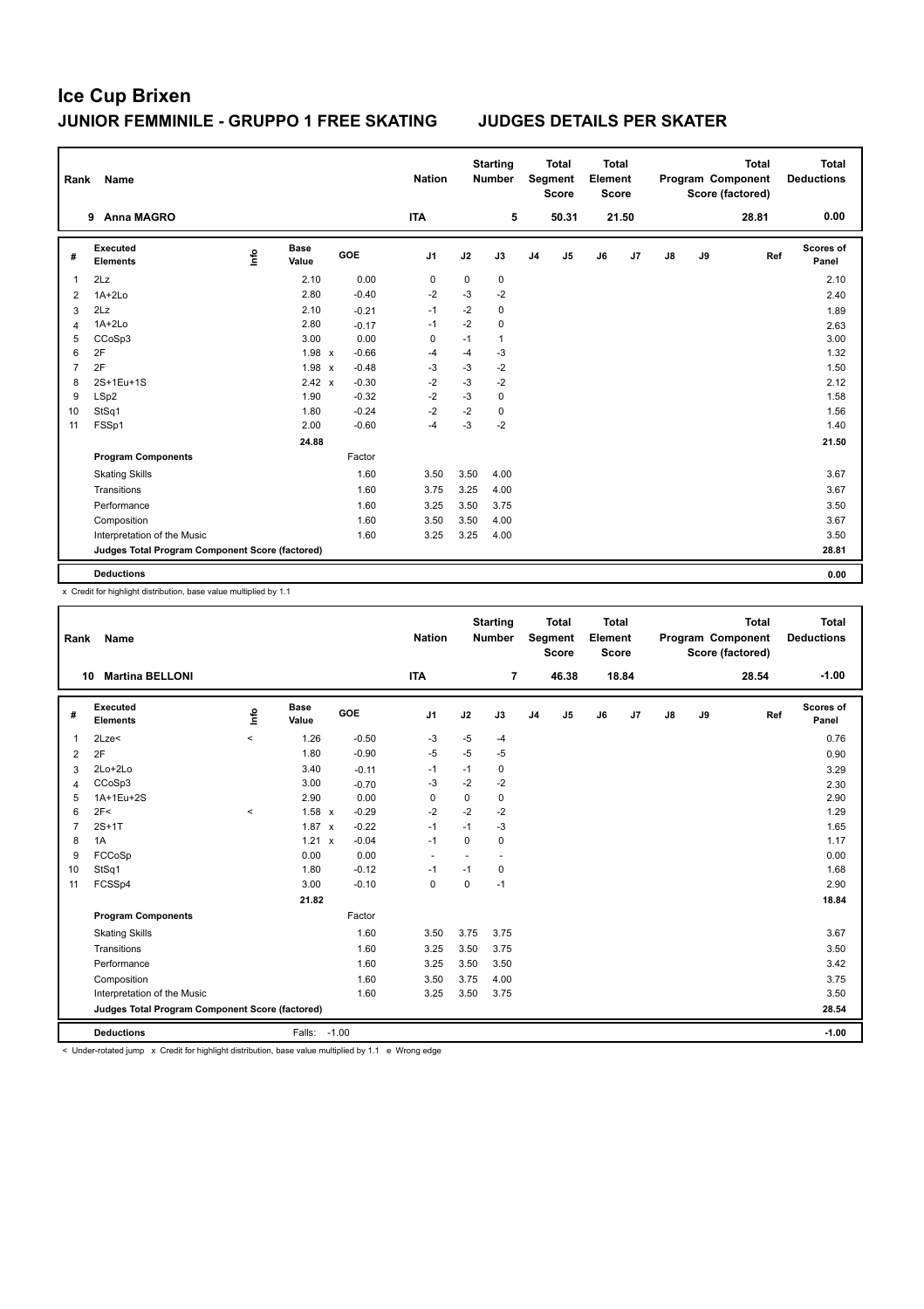| Rank           | Name                                            |    |                      |              |            | <b>Nation</b>  |             | <b>Starting</b><br><b>Number</b> |                | <b>Total</b><br>Segment<br><b>Score</b> | <b>Total</b><br>Element<br><b>Score</b> |       |               |    | <b>Total</b><br>Program Component<br>Score (factored) | <b>Total</b><br><b>Deductions</b> |
|----------------|-------------------------------------------------|----|----------------------|--------------|------------|----------------|-------------|----------------------------------|----------------|-----------------------------------------|-----------------------------------------|-------|---------------|----|-------------------------------------------------------|-----------------------------------|
|                | <b>Chevenne Sara ZENI</b><br>11                 |    |                      |              |            | <b>ITA</b>     |             | 4                                |                | 45.83                                   |                                         | 18.16 |               |    | 28.67                                                 | $-1.00$                           |
| #              | Executed<br><b>Elements</b>                     | ۴ů | <b>Base</b><br>Value |              | <b>GOE</b> | J <sub>1</sub> | J2          | J3                               | J <sub>4</sub> | J <sub>5</sub>                          | J6                                      | J7    | $\mathsf{J}8$ | J9 | Ref                                                   | <b>Scores of</b><br>Panel         |
| 1              | 1A                                              |    | 1.10                 |              | $-0.55$    | $-5$           | $-5$        | $-5$                             |                |                                         |                                         |       |               |    |                                                       | 0.55                              |
| $\overline{2}$ | 1Lz                                             |    | 0.60                 |              | $-0.16$    | -3             | $-2$        | $-3$                             |                |                                         |                                         |       |               |    |                                                       | 0.44                              |
| 3              | 2F+1Eu+2S                                       |    | 3.60                 |              | 0.00       | 0              | $\mathbf 0$ | $\mathbf 0$                      |                |                                         |                                         |       |               |    |                                                       | 3.60                              |
| 4              | $2Lo+1T$                                        |    | 2.10                 |              | 0.00       | 0              | $\mathbf 0$ | 0                                |                |                                         |                                         |       |               |    |                                                       | 2.10                              |
| 5              | CCoSp3                                          |    | 3.00                 |              | $-0.10$    | $-1$           | 0           | $\mathbf 0$                      |                |                                         |                                         |       |               |    |                                                       | 2.90                              |
| 6              | 2F                                              |    | 1.80                 |              | $-0.48$    | $-2$           | $-3$        | $-3$                             |                |                                         |                                         |       |               |    |                                                       | 1.32                              |
| $\overline{7}$ | $2T+1T$                                         |    | 1.87                 | $\mathbf{x}$ | $-0.13$    | $-1$           | $-1$        | $-1$                             |                |                                         |                                         |       |               |    |                                                       | 1.74                              |
| 8              | FCCoSp                                          |    | 0.00                 |              | 0.00       | $\blacksquare$ | ٠           | $\overline{\phantom{a}}$         |                |                                         |                                         |       |               |    |                                                       | 0.00                              |
| 9              | 2Lo                                             |    | $1.87 \times$        |              | $-0.28$    | $-1$           | $-2$        | $-2$                             |                |                                         |                                         |       |               |    |                                                       | 1.59                              |
| 10             | CSp3                                            |    | 2.30                 |              | 0.00       | 0              | $\mathbf 0$ | $\mathbf 0$                      |                |                                         |                                         |       |               |    |                                                       | 2.30                              |
| 11             | StSq1                                           |    | 1.80                 |              | $-0.18$    | $-2$           | $-2$        | $\mathbf{1}$                     |                |                                         |                                         |       |               |    |                                                       | 1.62                              |
|                |                                                 |    | 20.04                |              |            |                |             |                                  |                |                                         |                                         |       |               |    |                                                       | 18.16                             |
|                | <b>Program Components</b>                       |    |                      |              | Factor     |                |             |                                  |                |                                         |                                         |       |               |    |                                                       |                                   |
|                | <b>Skating Skills</b>                           |    |                      |              | 1.60       | 3.50           | 3.50        | 4.00                             |                |                                         |                                         |       |               |    |                                                       | 3.67                              |
|                | Transitions                                     |    |                      |              | 1.60       | 3.25           | 3.25        | 3.75                             |                |                                         |                                         |       |               |    |                                                       | 3.42                              |
|                | Performance                                     |    |                      |              | 1.60       | 3.25           | 3.50        | 3.75                             |                |                                         |                                         |       |               |    |                                                       | 3.50                              |
|                | Composition                                     |    |                      |              | 1.60       | 3.50           | 3.75        | 4.00                             |                |                                         |                                         |       |               |    |                                                       | 3.75                              |
|                | Interpretation of the Music                     |    |                      |              | 1.60       | 3.25           | 3.50        | 4.00                             |                |                                         |                                         |       |               |    |                                                       | 3.58                              |
|                | Judges Total Program Component Score (factored) |    |                      |              |            |                |             |                                  |                |                                         |                                         |       |               |    |                                                       | 28.67                             |
|                | <b>Deductions</b>                               |    | Falls: -1.00         |              |            |                |             |                                  |                |                                         |                                         |       |               |    |                                                       | $-1.00$                           |

x Credit for highlight distribution, base value multiplied by 1.1

| Rank           | Name                                            |      |               |         |         | <b>Nation</b>            |        | <b>Starting</b><br><b>Number</b> |                | <b>Total</b><br>Segment<br><b>Score</b> | <b>Total</b><br>Element<br><b>Score</b> |       |    |    | <b>Total</b><br>Program Component<br>Score (factored) | <b>Total</b><br><b>Deductions</b> |
|----------------|-------------------------------------------------|------|---------------|---------|---------|--------------------------|--------|----------------------------------|----------------|-----------------------------------------|-----------------------------------------|-------|----|----|-------------------------------------------------------|-----------------------------------|
|                | Rebecca VALENTINELLI<br>12 <sup>12</sup>        |      |               |         |         | <b>ITA</b>               |        | 8                                |                | 40.74                                   |                                         | 15.60 |    |    | 26.14                                                 | $-1.00$                           |
| #              | Executed<br><b>Elements</b>                     | lnfo | Base<br>Value |         | GOE     | J <sub>1</sub>           | J2     | J3                               | J <sub>4</sub> | J <sub>5</sub>                          | J6                                      | J7    | J8 | J9 | Ref                                                   | Scores of<br>Panel                |
| $\mathbf{1}$   | $1A+2T+1T$                                      |      | 2.80          |         | $-0.17$ | $-1$                     | $-1$   | $-2$                             |                |                                         |                                         |       |    |    |                                                       | 2.63                              |
| $\overline{2}$ | 2F                                              |      | 1.80          |         | $-0.90$ | $-5$                     | $-5$   | $-5$                             |                |                                         |                                         |       |    |    |                                                       | 0.90                              |
| 3              | 2F                                              |      | 1.80          |         | $-0.36$ | $-2$                     | $-2$   | $-2$                             |                |                                         |                                         |       |    |    |                                                       | 1.44                              |
| $\overline{4}$ | FCCoSp1V                                        |      | 1.50          |         | $-0.40$ | $-2$                     | $-3$   | $-3$                             |                |                                         |                                         |       |    |    |                                                       | 1.10                              |
| 5              | 2Lo                                             |      | 1.70          |         | $-0.45$ | $-3$                     | $-3$   | $-2$                             |                |                                         |                                         |       |    |    |                                                       | 1.25                              |
| 6              | 2Lo                                             |      | $1.87 \times$ |         | $-0.51$ | $-3$                     | $-3$   | $-3$                             |                |                                         |                                         |       |    |    |                                                       | 1.36                              |
| $\overline{7}$ | CSp                                             |      | 0.00          |         | 0.00    | $\overline{\phantom{a}}$ | $\sim$ | $\sim$                           |                |                                         |                                         |       |    |    |                                                       | 0.00                              |
| 8              | $2S+1T$                                         |      | $1.87 \times$ |         | $-0.17$ | $-1$                     | $-2$   | $-1$                             |                |                                         |                                         |       |    |    |                                                       | 1.70                              |
| 9              | StSqB                                           |      | 1.50          |         | $-0.30$ | $-2$                     | $-2$   | $-2$                             |                |                                         |                                         |       |    |    |                                                       | 1.20                              |
| 10             | $2S+1Lo$                                        |      | 1.98 x        |         | $-0.04$ | 0                        | $-1$   | 0                                |                |                                         |                                         |       |    |    |                                                       | 1.94                              |
| 11             | CCoSp2                                          |      | 2.50          |         | $-0.42$ | $-2$                     | $-2$   | $-1$                             |                |                                         |                                         |       |    |    |                                                       | 2.08                              |
|                |                                                 |      | 19.32         |         |         |                          |        |                                  |                |                                         |                                         |       |    |    |                                                       | 15.60                             |
|                | <b>Program Components</b>                       |      |               |         | Factor  |                          |        |                                  |                |                                         |                                         |       |    |    |                                                       |                                   |
|                | <b>Skating Skills</b>                           |      |               |         | 1.60    | 3.25                     | 3.25   | 3.00                             |                |                                         |                                         |       |    |    |                                                       | 3.17                              |
|                | Transitions                                     |      |               |         | 1.60    | 3.00                     | 3.00   | 3.50                             |                |                                         |                                         |       |    |    |                                                       | 3.17                              |
|                | Performance                                     |      |               |         | 1.60    | 3.00                     | 3.00   | 3.75                             |                |                                         |                                         |       |    |    |                                                       | 3.25                              |
|                | Composition                                     |      |               |         | 1.60    | 3.25                     | 3.25   | 4.00                             |                |                                         |                                         |       |    |    |                                                       | 3.50                              |
|                | Interpretation of the Music                     |      |               |         | 1.60    | 3.25                     | 3.00   | 3.50                             |                |                                         |                                         |       |    |    |                                                       | 3.25                              |
|                | Judges Total Program Component Score (factored) |      |               |         |         |                          |        |                                  |                |                                         |                                         |       |    |    |                                                       | 26.14                             |
|                | <b>Deductions</b>                               |      | Falls:        | $-1.00$ |         |                          |        |                                  |                |                                         |                                         |       |    |    |                                                       | $-1.00$                           |

x Credit for highlight distribution, base value multiplied by 1.1